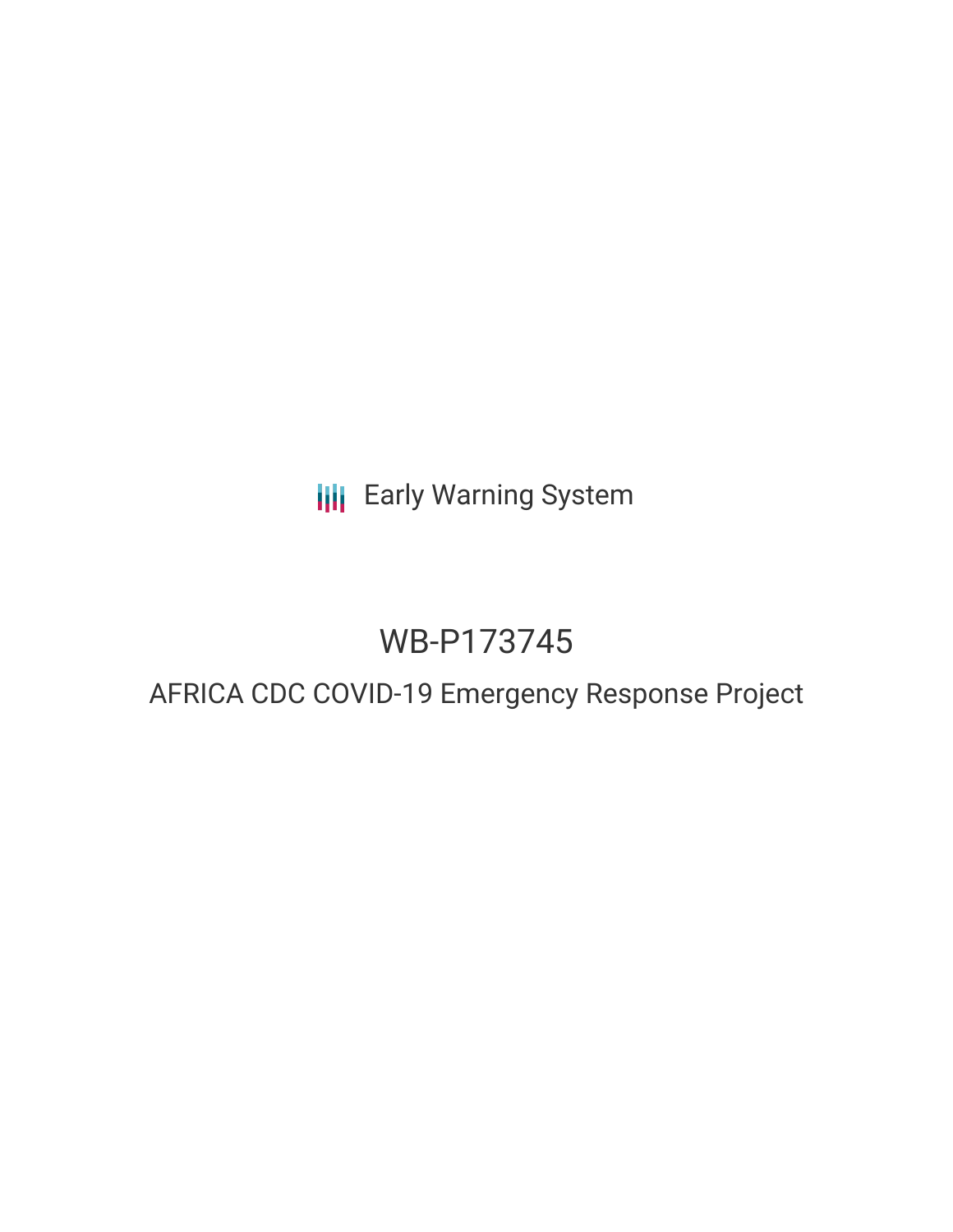

#### **Quick Facts**

| <b>Financial Institutions</b>  | World Bank (WB)             |
|--------------------------------|-----------------------------|
| <b>Status</b>                  | Proposed                    |
| <b>Bank Risk Rating</b>        |                             |
| <b>Sectors</b>                 | <b>Education and Health</b> |
| Investment Type(s)             | Loan                        |
| <b>Investment Amount (USD)</b> | \$100.00 million            |
| <b>Loan Amount (USD)</b>       | \$100.00 million            |
| <b>Project Cost (USD)</b>      | \$100.00 million            |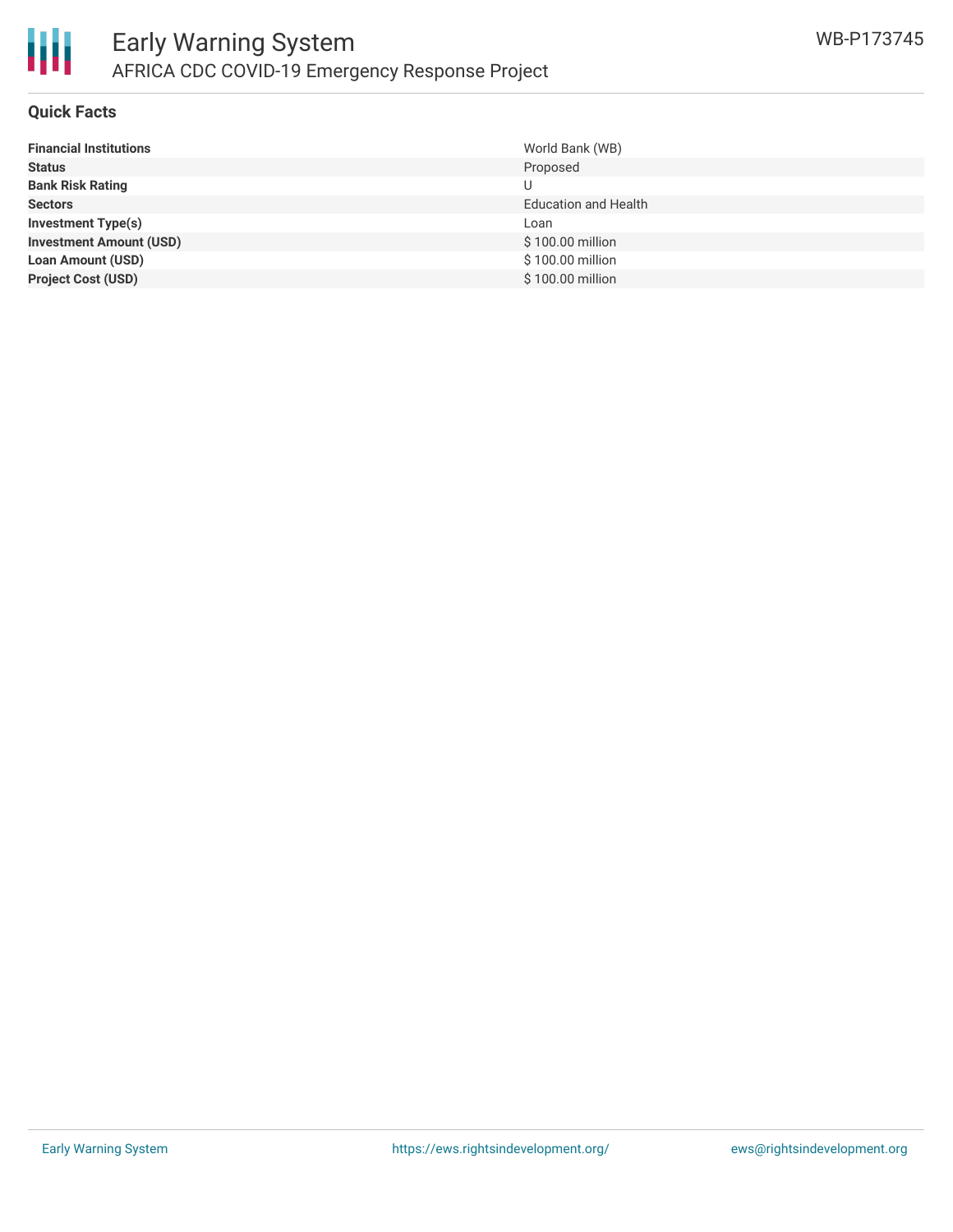

## **Project Description**

According to WB website, the objective of the project is to strengthen the African Union Member States' capacity to prevent and to respond to the COVID-19 outbreak.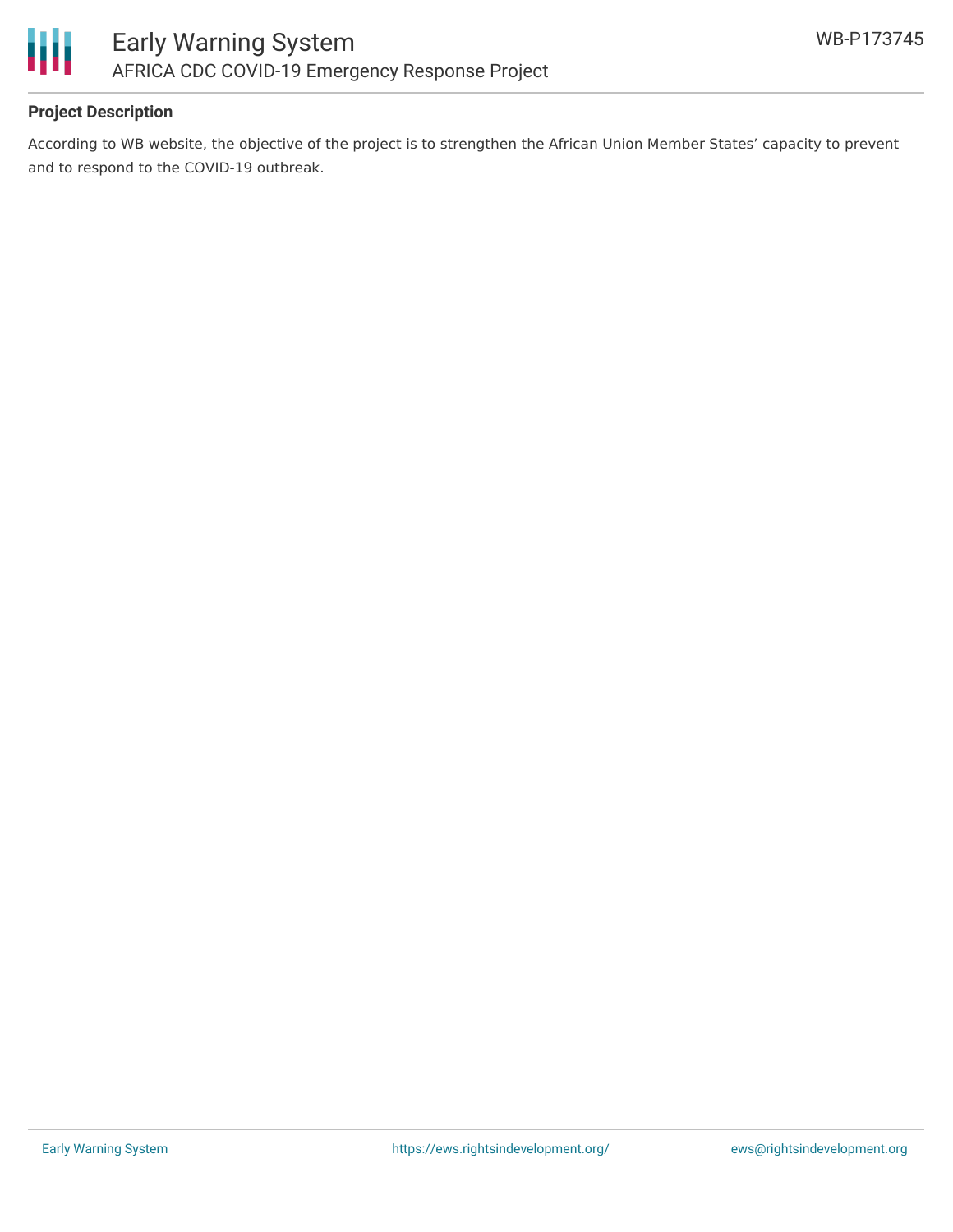

## **Investment Description**

World Bank (WB)